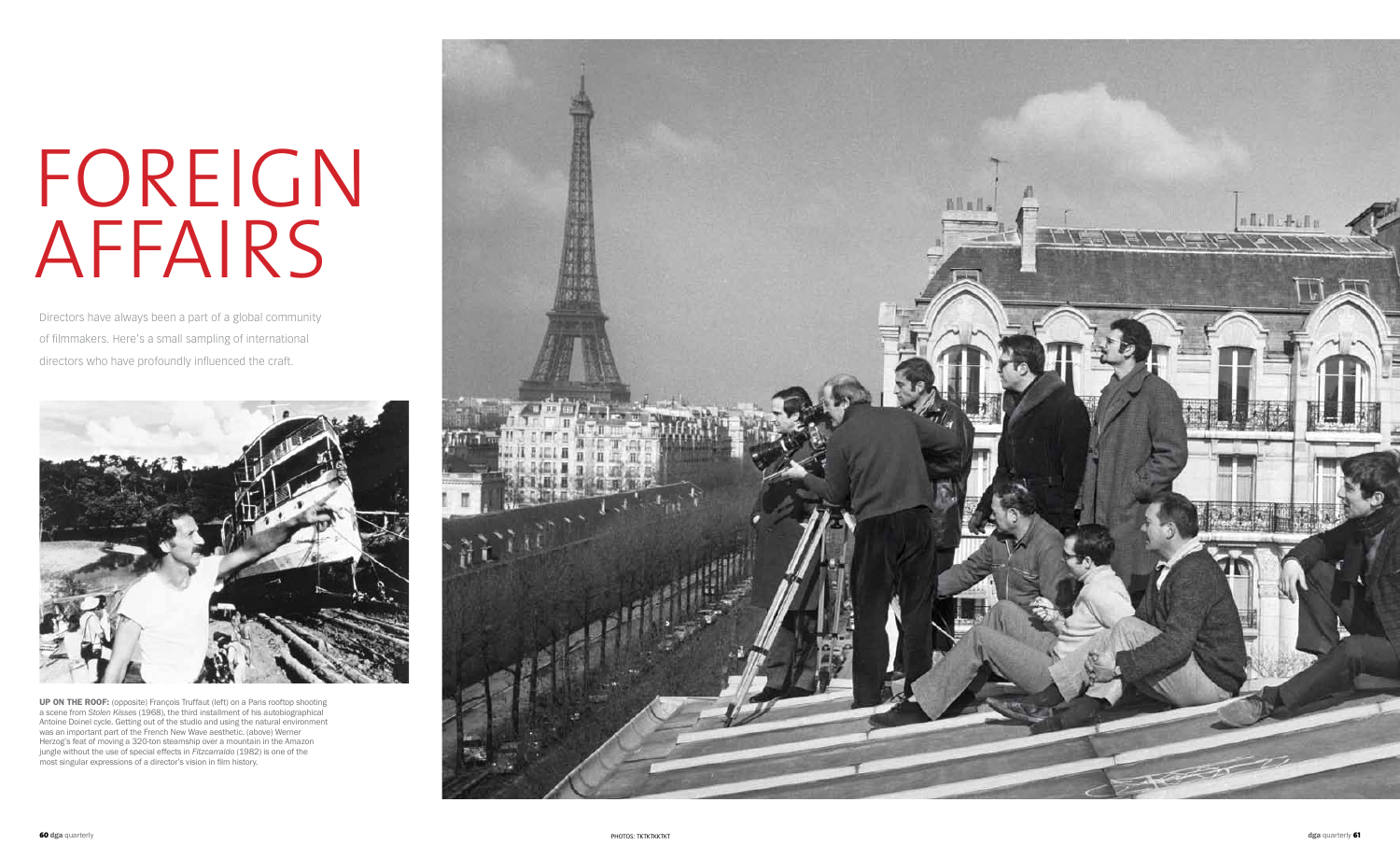

EXAME THE A TRANI: Steve McQueen (left) and Michael Fassbender shooting a<br>
scene for Shame 2011) on a New School and Michael Powell and Michael Powell directs Moira Shearer and Marius<br>
the manner and the second the state o ROMANTIC ATTRACTION: Michael Powell directs Moira Shearer and Marius Goring in *The Red Shoes* (1948). The title ballet took six weeks to shoot and used 53 dancers. Powell and cinematographer Jack Cardiff manipulated camera speed during the sequence to make it seem like dancers were hovering in midair.





**CULTURAL REVOLUTION:** Bernardo Bertolucci was the first feature director allowed to shoot in China's Forbidden City for *The Last Emperor* (1987). The Chinese government provided studio facilities and unlimited extras in exchange for domestic distribution rights. 19,000 extras were used in the film.



**DESERT STORM:** David Lean spent two years in preproduction and 14 months shooting *Lawrence of Arabia* (1962) on locations in Jordan, Spain and Morocco. Most of the soldiers were part of the Arab Legion lent to the production by King Hussein of Jordan. The charge on Aqaba scene used 450 horses and 150 camels.



TAKE THE A TRAIN: Steve McQueen (left) and Michael Fassbender shooting a scene for *Shame* (2011) on a New York subway. McQueen had wanted to make it in his native UK but couldn't find financing and changed the location to New York. It was filmed in 25 days on a \$6.5 million budget.

OLÉ: Pedro Almodovar directs Rosario Flores as the most famous female matador in Spain in *Talk to Her* (2002). Several takes were needed for a scene in which she is gored because the bull kept jumping over a dummy without damaging it. The character is left comatose and cared for by her boyfriend.



A HARD LIFE: Most of the young actors who appeared in Mira Nair's first feature, *Salaam Bombay!* (1988), were actual kids living on the street in Bombay. She gave them dramatic training at a special workshop before they appeared in the film, and later set up an organization to rehabilitate them.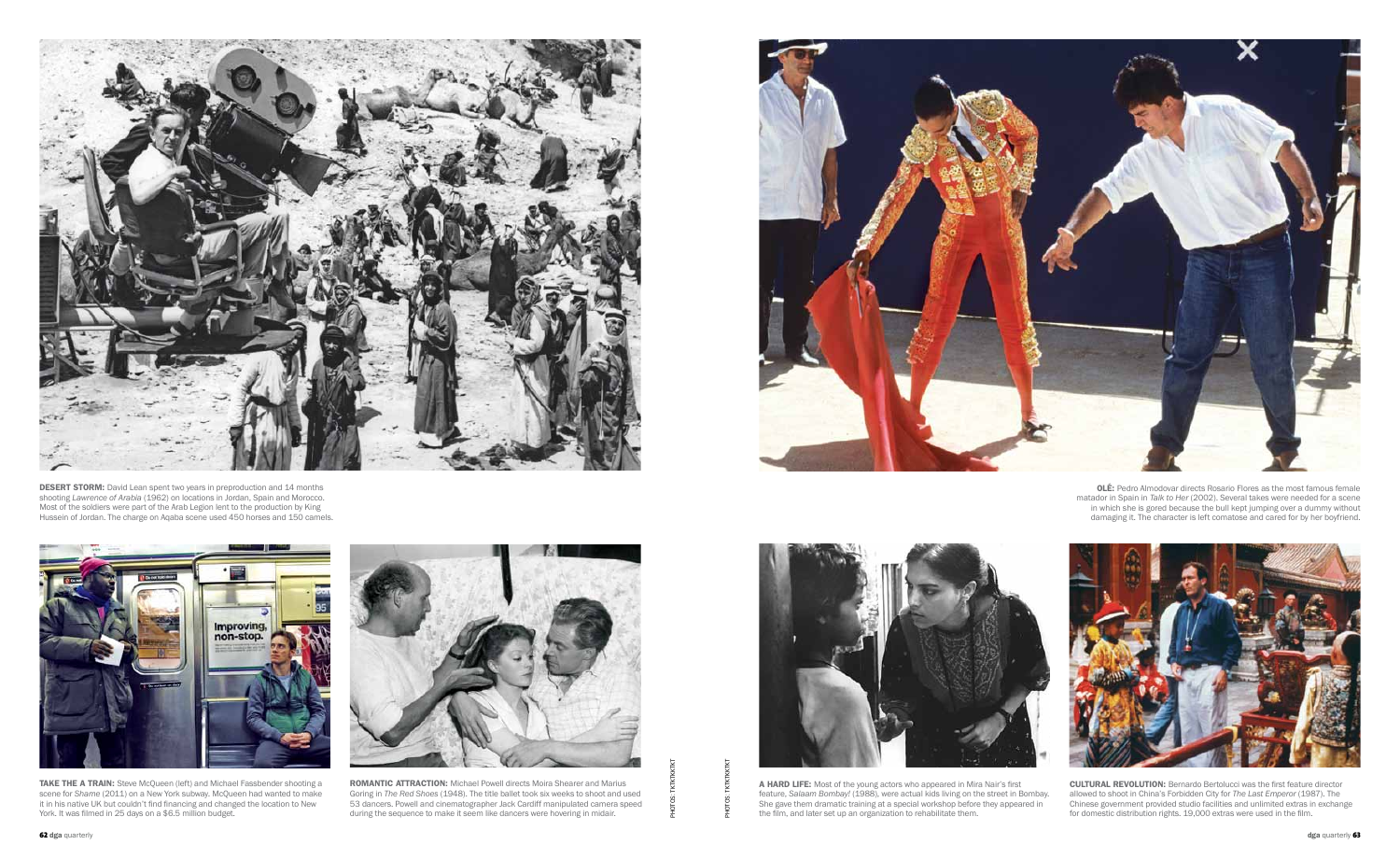HANDMADE: Agnès Varda's La Pointe Courte (1956) follows the everyday life of a fishing village along with a fictional story about a Parisian couple visiting the town. Its use of location shooting and the mixture of professional and non-professional actors marked it as a precursor to the French New Wave.



**ENDGAME:** Jean-Luc Godard (center, in jacket) jump cut his way around Paris in the New Wave classic *Breathless* (1960). In the last scene of the film, Jean Seberg's American in Paris turns in her small-time gangster boyfriend (on ground, Jean-Paul Belmondo) who is shot down and stumbles to his death.



TRUE STORY: Adapting the current style of filmmaking, including quick cutting and flashbacks, Costa-Gavras almost single-handedly created the modern political thriller. In *The Confession* (1970), a discredited Czech minister, played by Yves Montand, is arrested and forced to admit to crimes he didn't commit.